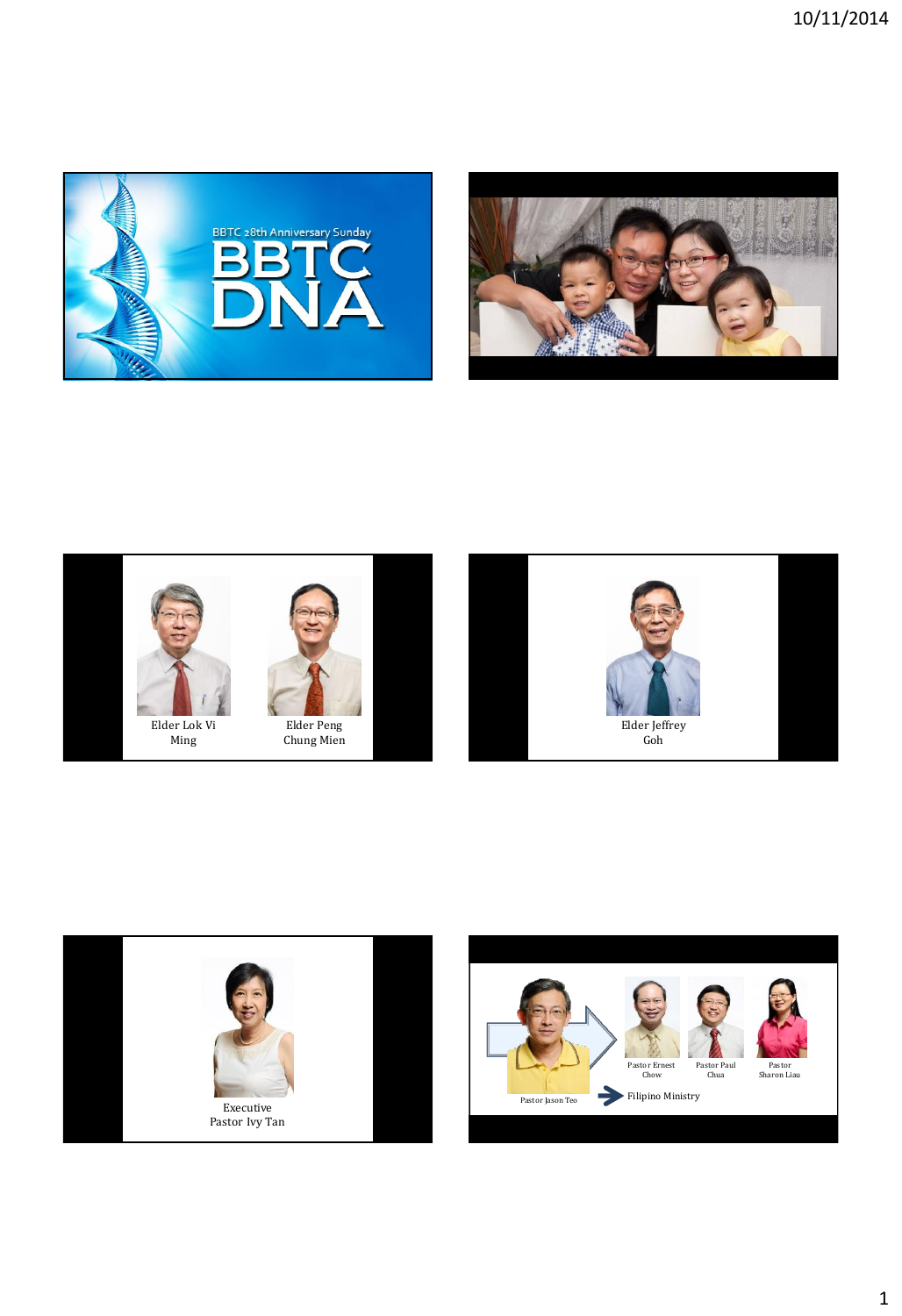





## **The Meaning of DNA**

DNA is a chemical that is found in every cell that contains its genetic info.

It contains all the information our cells require to grow, perform functions and replicate.

It determines the uniqueness of each cell.

*Weblink: http://www.myvmc.com/medical-centres/heart/dnadeoxyribonucleic-acid/*



## **Expressions** of the DNA of BBTC